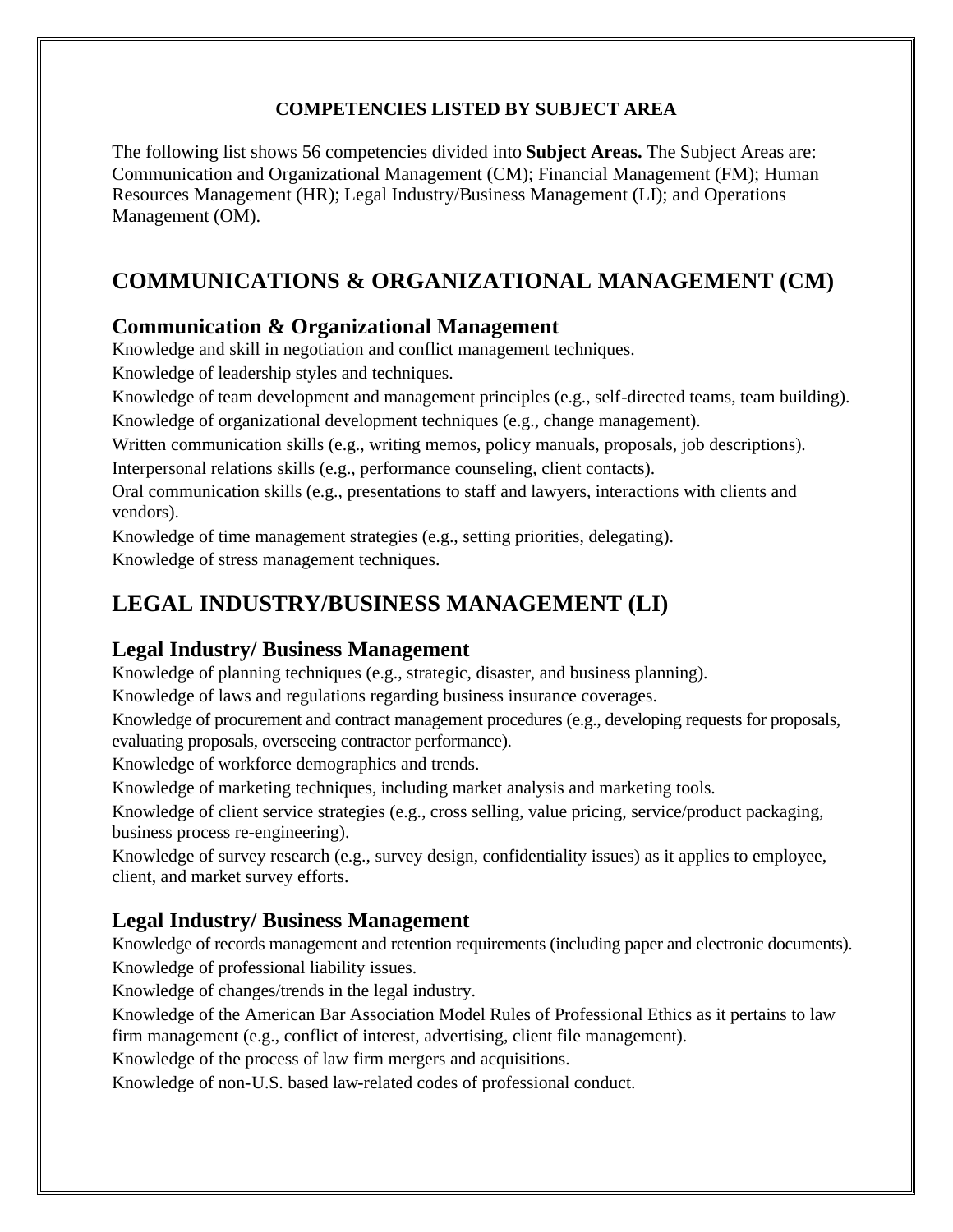# **OPERATIONS MANAGEMENT (OM)**

### **Operations Management: Technology/Automation Management**

Skill in using computer systems (e.g., word processing, accessing informational databases). Knowledge of the features and capabilities of computer and network hardware and software systems, including general purpose packages (e.g., spreadsheets, database programs, and word processing applications).

Knowledge of the features and capabilities of the Internet, web-based technology, and hardware and software systems, including security and confidentiality.

Knowledge of electronic privacy issues.

Knowledge of the features and capabilities of document assembly and management systems.

Knowledge of the features and capabilities of practice support systems (e.g., LEXIS/NEXIS, QUICKLAW, research, document management, litigation support, case management).

## **Operations Management: Operations**

Knowledge of facilities management procedures and techniques.

Knowledge of work place health issues (e.g., ergonomic work stations, EAPs).

Knowledge of lease/contract agreements.

Knowledge of project management.

Knowledge of work product quality control procedures and techniques.

Knowledge of space assessment, design, and development strategies.

# **FINANCIAL MANAGEMENT (FM)**

## **Financial Management: General Accounting (FM)**

Knowledge of general accounting procedures, systems, terms, concepts and policies, including familiarity with general ledger, general journal entries, cost accounting, fixed asset accounting, accounts receivable, and accounts payable.

Knowledge of special issues in accounting for law firm operations, including time and billing systems, alternative billing methods, collection procedures, and cost recovery guidelines.

Knowledge of trust accounting procedures and regulations.

Knowledge of banking/investment policies and procedures and types of accounts.

Knowledge of U.S. federal payroll and employee benefit procedures, and tax and reporting requirements (e.g., Internal Revenue Service Code).

Knowledge of legal organization structures and the laws and regulations regarding accounting procedures for each structure, including tax reporting requirements.

Knowledge of applicable non-U.S. payroll and employee benefit procedures, and tax and reporting requirements (e.g., Canadian Customs and Revenue Agency regulations).

## **Financial Management: Information and Analysis (FM)**

Knowledge of budgeting, financial reporting, cash flow analysis, and variance analysis.

Knowledge of methods of financial analysis, including reading and interpreting financial statements, calculating and interpreting various financial ratios, and analyzing comparative financial information across fiscal years.

Knowledge of financial controls (e.g., division of responsibilities).

Knowledge of the features and capabilities of automated financial management systems.

Knowledge of computer-based tools for financial analysis and management.

Knowledge of financing methods and investments (e.g., lease vs. buy).